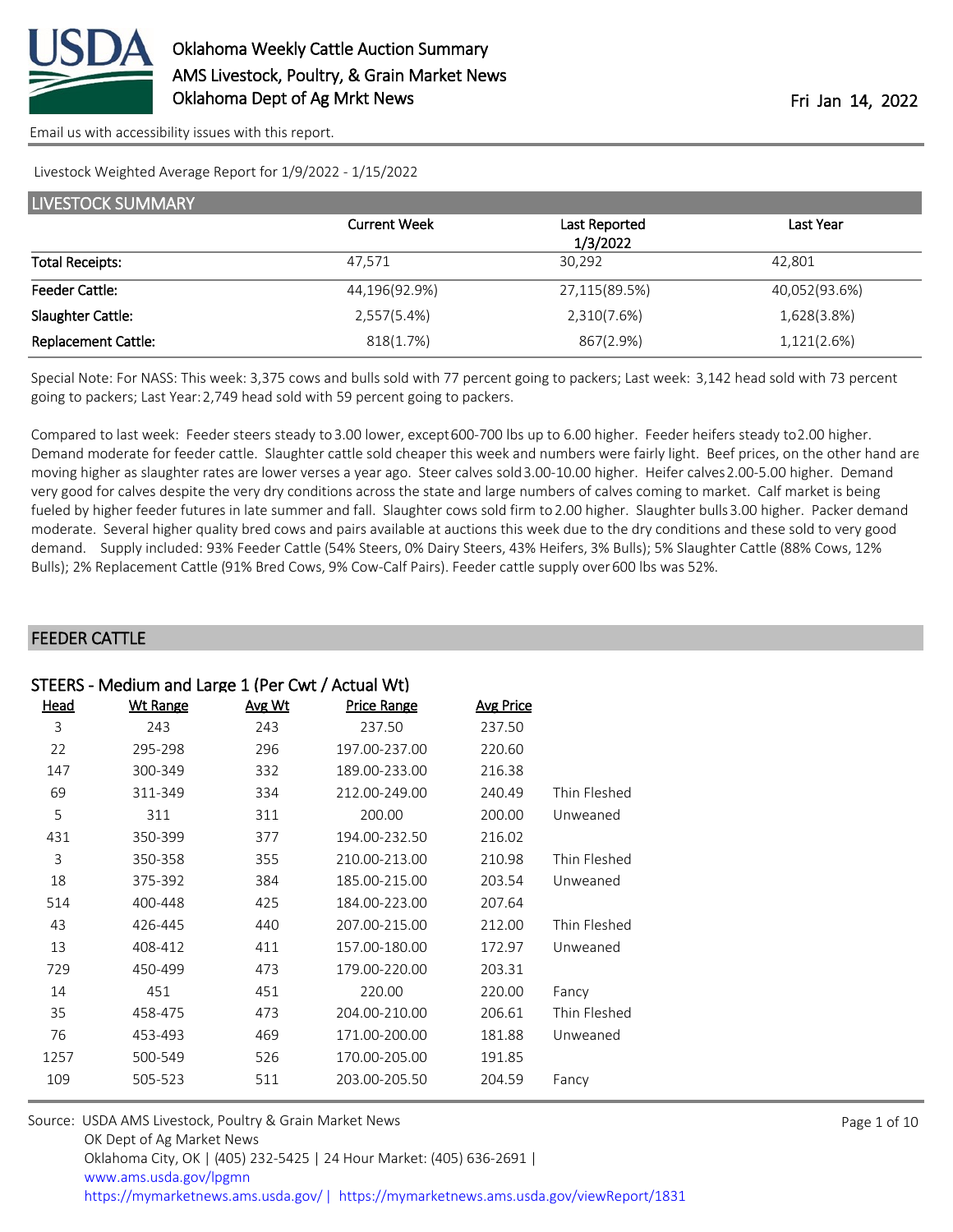

[Email us with accessibility issues with this report.](mailto:mars@ams.usda.gov?subject=508%20issue)

| 4              | 543                                                 | 543    | 174.00        | 174.00           | Fleshy       |  |
|----------------|-----------------------------------------------------|--------|---------------|------------------|--------------|--|
| 17             | 506-525                                             | 514    | 177.00-184.00 | 181.00           | Unweaned     |  |
| 1317           | 550-599                                             | 574    | 161.00-195.00 | 178.25           |              |  |
| 149            | 553-594                                             | 567    | 190.00-197.50 | 193.64           | Thin Fleshed |  |
| 44             | 551-584                                             | 579    | 160.00-177.00 | 169.80           | Unweaned     |  |
| 1743           | 600-649                                             | 621    | 155.00-180.50 | 170.06           |              |  |
| 46             | 600-626                                             | 618    | 184.00-186.50 | 184.79           | Thin Fleshed |  |
| 33             | 608-623                                             | 617    | 154.00-161.00 | 155.35           | Unweaned     |  |
| 1231           | 651-698                                             | 673    | 146.00-173.00 | 162.86           |              |  |
| 23             | 673                                                 | 673    | 185.00        | 185.00           | Fancy        |  |
| 28             | 658-673                                             | 667    | 146.00-154.50 | 153.16           | Unweaned     |  |
| 1774           | 700-748                                             | 721    | 140.00-168.00 | 160.15           |              |  |
| $\overline{7}$ | 726                                                 | 726    | 150.00        | 150.00           | Fleshy       |  |
| 32             | 733                                                 | 733    | 171.50        | 171.50           | Thin Fleshed |  |
| $\overline{7}$ | 703-710                                             | 706    | 145.00-150.00 | 147.85           | Unweaned     |  |
| 1462           | 750-799                                             | 776    | 130.00-164.00 | 157.33           |              |  |
| 852            | 806-846                                             | 828    | 145.00-167.70 | 158.07           |              |  |
| 694            | 856-896                                             | 867    | 147.00-159.10 | 154.40           |              |  |
| 79             | 890                                                 | 890    | 149.25        | 149.25           | Fleshy       |  |
| 538            | 900-945                                             | 919    | 140.00-153.10 | 149.52           |              |  |
| 114            | 951-969                                             | 966    | 145.00-149.60 | 148.82           |              |  |
| 66             | 1002-1029                                           | 1017   | 138.00-144.50 | 141.19           |              |  |
| 32             | 1058-1089                                           | 1070   | 137.50-144.00 | 139.98           |              |  |
| 72             | 1157                                                | 1157   | 140.50        | 140.50           |              |  |
|                |                                                     |        |               |                  |              |  |
|                | STEERS - Medium and Large 1-2 (Per Cwt / Actual Wt) |        |               |                  |              |  |
| <b>Head</b>    | <b>Wt Range</b>                                     | Avg Wt | Price Range   | <b>Avg Price</b> |              |  |
| 61             | 300-343                                             | 322    | 150.00-207.50 | 183.53           |              |  |
| 62             | 354-391                                             | 369    | 175.00-198.00 | 187.78           |              |  |
| 4              | 365                                                 | 365    | 180.00        | 180.00           | Unweaned     |  |
| 188            | 407-448                                             | 428    | 152.00-195.00 | 182.26           |              |  |
| 322            | 450-499                                             | 477    | 162.00-193.00 | 179.96           |              |  |
| 12             | 488                                                 | 488    | 198.00        | 198.00           | Thin Fleshed |  |
| 5              | 454                                                 | 454    | 170.00        | 170.00           | Unweaned     |  |
| 559            | 501-549                                             | 526    | 145.00-187.00 | 176.77           |              |  |
| 18             | 514-543                                             | 529    | 154.50-161.00 | 159.11           | Unweaned     |  |
| 354            | 552-599                                             | 576    | 150.00-182.00 | 165.85           |              |  |
| 29             |                                                     |        |               |                  |              |  |
|                | 552-594                                             | 566    | 140.00-166.00 | 149.47           | Unweaned     |  |
| 503            | 601-646                                             | 629    | 141.00-168.00 | 160.63           |              |  |
| 244            | 656-699                                             | 683    | 144.00-160.00 | 154.96           |              |  |
| 107            | 701-746                                             | 719    | 144.00-161.00 | 153.16           |              |  |
| 524            | 754-797                                             | 786    | 140.00-161.00 | 154.85           |              |  |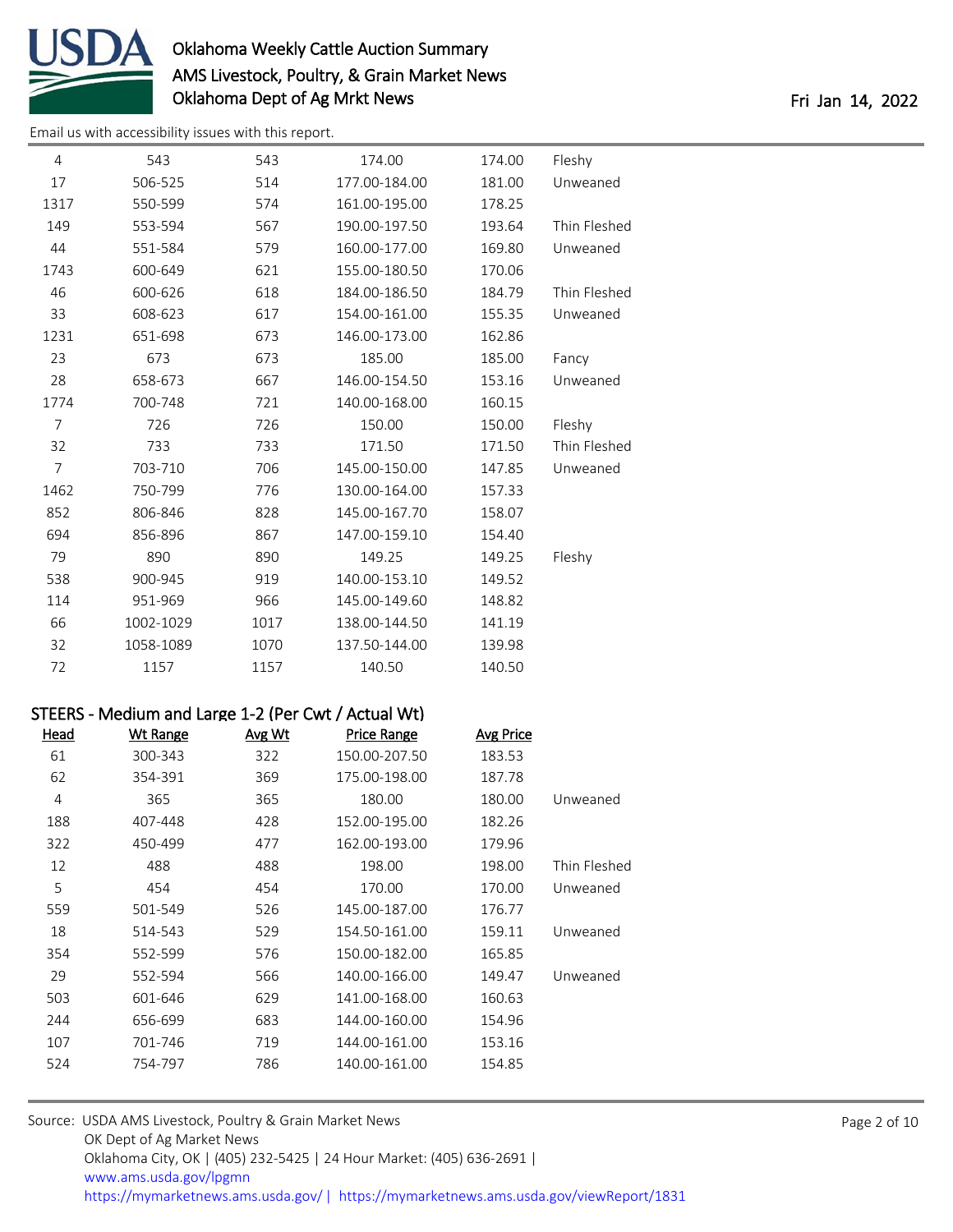

[Email us with accessibility issues with this report.](mailto:mars@ams.usda.gov?subject=508%20issue)

| 195 | 805-845 | 825  | 148 00-155 00 | 152.47 |
|-----|---------|------|---------------|--------|
| 149 | 855-898 | 878  | 130.00-158.00 | 150.21 |
| 180 | 910-934 | 933  | 135.00-153.00 | 146.00 |
| 44  | 1000.   | 1000 | 134.00        | 134.00 |

## STEERS - Medium and Large 2 (Per Cwt / Actual Wt)

|          | <b>Avg Price</b> | <b>Price Range</b> | Avg Wt | <b>Wt Range</b> | Head           |
|----------|------------------|--------------------|--------|-----------------|----------------|
|          | 172.52           | 151.00-193.00      | 323    | 300-345         | 26             |
|          | 176.21           | 151.00-193.00      | 377    | 350-395         | 11             |
|          | 167.17           | 150.00-187.00      | 418    | 400-448         | 79             |
|          | 164.92           | 146.00-182.00      | 479    | 450-494         | 129            |
|          | 157.44           | 145.00-181.00      | 521    | 505-545         | 71             |
|          | 147.96           | 140.00-170.00      | 578    | 550-595         | 131            |
|          | 138.63           | 135.00-152.00      | 627    | 605-648         | 110            |
| Unweaned | 143.00           | 143.00             | 628    | 628             | 6              |
|          | 138.28           | 132.00-147.00      | 668    | 650-685         | 20             |
|          | 134.00           | 134.00             | 730    | 730             | $\overline{2}$ |
|          | 130.00           | 130.00             | 830    | 830             | 3              |
|          |                  |                    |        |                 |                |

## STEERS - Medium and Large 3 (Per Cwt / Actual Wt)

| <u>Head</u> | Wt Range | Avg Wt | <b>Price Range</b> | <b>Avg Price</b> |
|-------------|----------|--------|--------------------|------------------|
| 16          | 485-499  | 492.   | 134.00-136.00      | 134.99           |
|             | 613      | 613    | 122.00             | 122 OO           |

#### DAIRY STEERS - Large 3 (Per Cwt / Actual Wt)

| Head | <b>Wt Range</b> | Avg Wt | Price Range | <b>Avg Price</b> |
|------|-----------------|--------|-------------|------------------|
|      | 799             | 799.   | 44.00       | 44.00            |

|             | HEIFERS - Medium and Large 1 (Per Cwt / Actual Wt) |        |                    |                  |              |  |  |
|-------------|----------------------------------------------------|--------|--------------------|------------------|--------------|--|--|
| <b>Head</b> | <b>Wt Range</b>                                    | Avg Wt | <b>Price Range</b> | <b>Avg Price</b> |              |  |  |
| 6           | 217                                                | 217    | 179.00             | 179.00           |              |  |  |
| 48          | 263-296                                            | 282    | 160.00-199.00      | 185.78           |              |  |  |
| 212         | 300-349                                            | 330    | 158.00-187.00      | 169.68           |              |  |  |
| 3           | 310                                                | 310    | 171.00             | 171.00           | Thin Fleshed |  |  |
| 4           | 311                                                | 311    | 147.00             | 147.00           | Unweaned     |  |  |
| 399         | 350-399                                            | 380    | 159.00-183.00      | 171.20           |              |  |  |
| 38          | 359-367                                            | 364    | 189.00-199.00      | 192.89           | Thin Fleshed |  |  |
| 14          | 354-378                                            | 361    | 155.00-168.00      | 163.63           | Unweaned     |  |  |
| 1016        | 400-449                                            | 425    | 152.00-185.00      | 167.88           |              |  |  |
| 36          | 411-448                                            | 429    | 172.00-184.00      | 182.82           | Thin Fleshed |  |  |
| 25          | 401-443                                            | 424    | 145.00-161.00      | 153.92           | Unweaned     |  |  |
| 1027        | 450-499                                            | 475    | 144.00-182.00      | 163.91           |              |  |  |
|             |                                                    |        |                    |                  |              |  |  |

| Source: USDA AMS Livestock, Poultry & Grain Market News                                |
|----------------------------------------------------------------------------------------|
| OK Dept of Ag Market News                                                              |
| Oklahoma City, OK   (405) 232-5425   24 Hour Market: (405) 636-2691                    |
| www.ams.usda.gov/lpgmn                                                                 |
| https://mymarketnews.ams.usda.gov/   https://mymarketnews.ams.usda.gov/viewReport/1831 |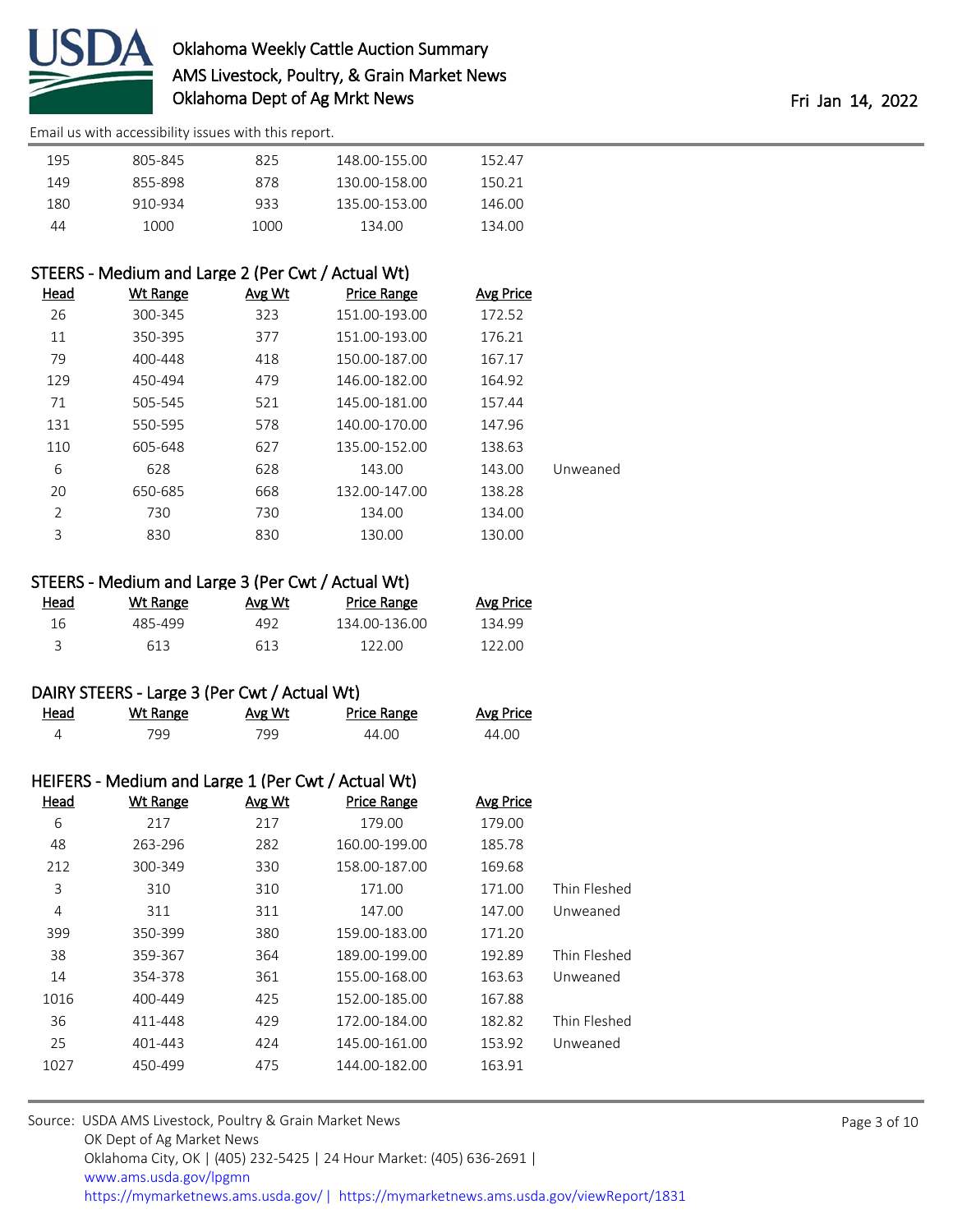

[Email us with accessibility issues with this report.](mailto:mars@ams.usda.gov?subject=508%20issue)

| 41   | 451-499 | 459  | 178.50-185.00 | 179.71 | Thin Fleshed |
|------|---------|------|---------------|--------|--------------|
| 22   | 457-488 | 469  | 147.00-164.00 | 159.04 | Unweaned     |
| 1644 | 500-549 | 522  | 138.00-174.00 | 158.18 |              |
| 22   | 501     | 501  | 167.00        | 167.00 | Thin Fleshed |
| 51   | 501-546 | 516  | 145.00-156.00 | 150.67 | Unweaned     |
| 1398 | 550-599 | 578  | 136.00-169.00 | 153.28 |              |
| 43   | 551-599 | 558  | 160.50-164.00 | 161.02 | Thin Fleshed |
| 65   | 552-594 | 582  | 136.00-149.00 | 143.61 | Unweaned     |
| 16   | 565     | 565  | 179.00        | 179.00 | Value Added  |
| 1156 | 600-648 | 625  | 131.00-160.00 | 150.93 |              |
| 19   | 601-610 | 607  | 134.00-150.00 | 146.01 | Fleshy       |
| 36   | 642     | 642  | 149.50        | 149.50 | Full         |
| 18   | 604-637 | 626  | 137.00-145.00 | 142.43 | Unweaned     |
| 1370 | 650-698 | 669  | 134.00-156.00 | 149.77 |              |
| 905  | 700-746 | 723  | 130.00-155.00 | 147.64 |              |
| 813  | 750-799 | 772  | 115.00-153.50 | 148.31 |              |
| 658  | 803-845 | 828  | 138.00-150.00 | 143.26 |              |
| 110  | 855-886 | 866  | 135.00-149.00 | 144.71 |              |
| 13   | 900-928 | 913  | 139.00-140.00 | 139.53 |              |
| 32   | 959-995 | 966  | 133.00-157.00 | 136.88 |              |
| 12   | 1044    | 1044 | 131.00        | 131.00 |              |
| 6    | 1081    | 1081 | 120.00        | 120.00 |              |
| 5    | 1117    | 1117 | 117.00        | 117.00 |              |

#### HEIFERS - Medium and Large 1-2 (Per Cwt / Actual Wt)

| Head | <u>Wt Range</u> | Avg Wt | <b>Price Range</b> | <b>Avg Price</b> |              |
|------|-----------------|--------|--------------------|------------------|--------------|
| 46   | 199             | 199    | 147.00             | 147.00           |              |
| 5    | 277-295         | 284    | 150.00-165.00      | 158.77           |              |
| 71   | 302-349         | 332    | 140.00-174.00      | 156.98           |              |
| 7    | 342             | 342    | 182.00             | 182.00           | Thin Fleshed |
| 151  | 352-399         | 381    | 135.00-176.00      | 161.68           |              |
| 15   | 367-383         | 376    | 140.00-145.00      | 142.72           | Unweaned     |
| 183  | 400-448         | 427    | 118.00-165.50      | 150.38           |              |
| 11   | 403             | 403    | 142.00             | 142.00           | Fleshy       |
| 9    | 431-438         | 435    | 133.00-146.00      | 140.27           | Unweaned     |
| 392  | 456-499         | 474    | 140.00-168.00      | 151.68           |              |
| 4    | 498             | 498    | 150.00             | 150.00           | Fleshy       |
| 5    | 461             | 461    | 140.00             | 140.00           | Unweaned     |
| 196  | 503-548         | 527    | 135.00-156.00      | 147.82           |              |
| 26   | 529             | 529    | 145.00             | 145.00           | Fleshy       |
| 28   | 503-543         | 525    | 127.00-139.00      | 132.94           | Unweaned     |
| 178  | 550-598         | 574    | 140.00-169.00      | 149.04           |              |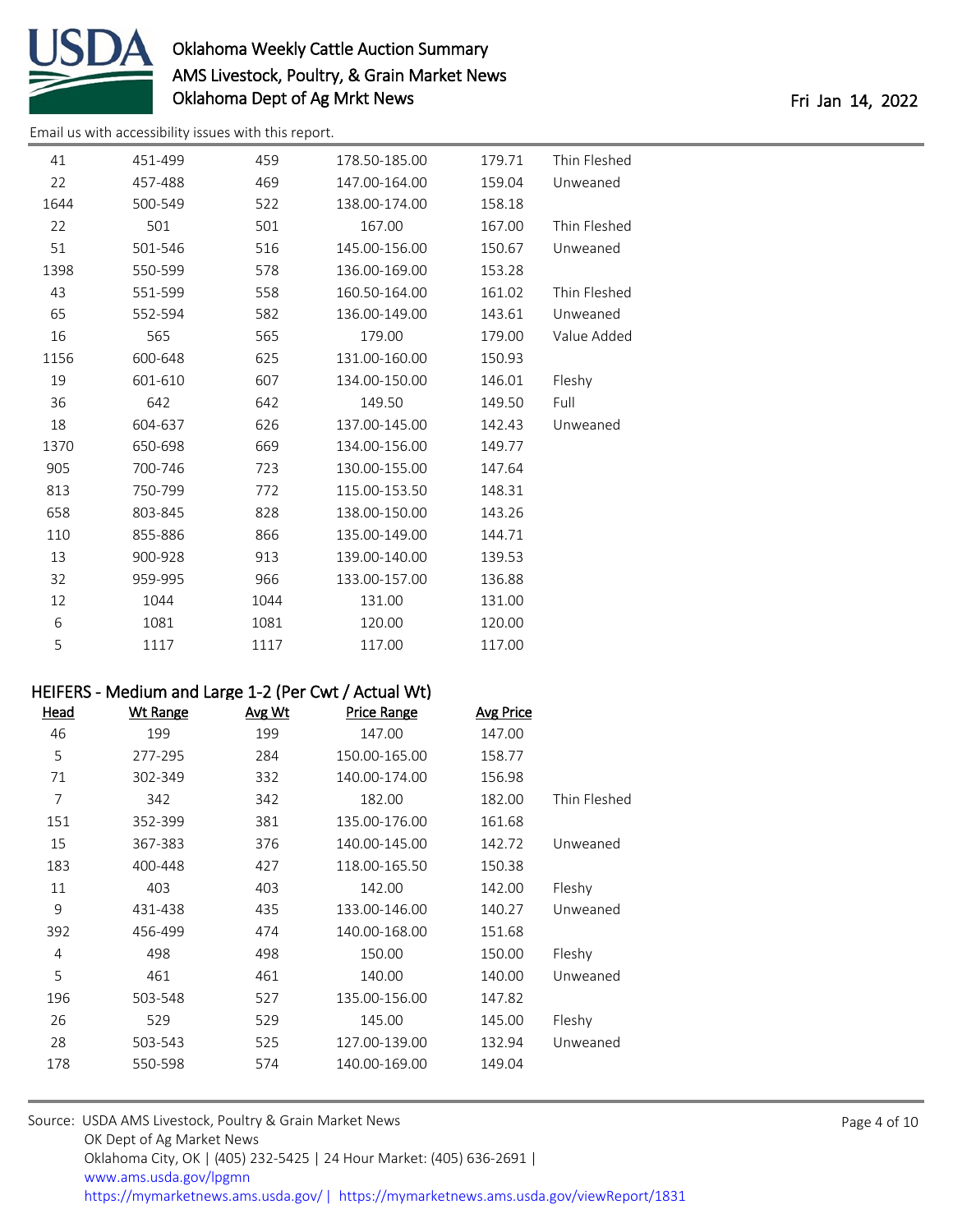

[Email us with accessibility issues with this report.](mailto:mars@ams.usda.gov?subject=508%20issue)

| 43  | 579     | 579  | 151.50        | 151.50 | Thin Fleshed |
|-----|---------|------|---------------|--------|--------------|
| 209 | 602-648 | 618  | 131.00-152.00 | 142.15 |              |
| 257 | 650-698 | 673  | 131.00-150.00 | 145.36 |              |
| 339 | 705-746 | 716  | 116.00-146.50 | 141.29 |              |
| 275 | 751-787 | 771  | 125.00-146.50 | 142.14 |              |
| 9   | 893     | 893  | 125.00        | 125.00 |              |
| 6   | 874     | 874  | 111.00        | 111.00 | Unweaned     |
| 10  | 986     | 986  | 123.00        | 123.00 |              |
| 4   | 1001    | 1001 | 139.00        | 139.00 |              |
|     |         |      |               |        |              |

|             | HEIFERS - Medium and Large 2 (Per Cwt / Actual Wt) |                    |        |                 |                |  |  |
|-------------|----------------------------------------------------|--------------------|--------|-----------------|----------------|--|--|
|             | <b>Avg Price</b>                                   | <b>Price Range</b> | Avg Wt | <u>Wt Range</u> | <b>Head</b>    |  |  |
|             | 138.01                                             | 118.00-150.00      | 265    | 258-269         | 13             |  |  |
|             | 150.56                                             | 140.00-157.00      | 325    | 300-345         | 16             |  |  |
| Replacement | 128.00                                             | 128.00             | 343    | 343             | 3              |  |  |
|             | 144.62                                             | 120.00-158.00      | 382    | 350-398         | 48             |  |  |
|             | 143.65                                             | 130.00-157.00      | 420    | 405-445         | 156            |  |  |
| Unweaned    | 144.00                                             | 144.00             | 446    | 446             | 8              |  |  |
|             | 138.32                                             | 131.00-154.00      | 481    | 453-498         | 191            |  |  |
|             | 141.52                                             | 128.00-155.00      | 523    | 500-545         | 55             |  |  |
|             | 125.32                                             | 100.00-147.00      | 563    | 550-590         | 19             |  |  |
|             | 136.26                                             | 120.00-140.00      | 614    | 609-635         | 12             |  |  |
|             | 123.48                                             | 121.00-126.00      | 675    | 670-680         | $\overline{2}$ |  |  |
|             | 124.33                                             | 121.00-126.00      | 718    | 700-735         | 3              |  |  |

| HEIFERS - Medium and Large 3 (Per Cwt / Actual Wt) |  |  |  |  |  |  |
|----------------------------------------------------|--|--|--|--|--|--|
|----------------------------------------------------|--|--|--|--|--|--|

| Head | <u>Wt Range</u> | <u>Avg Wt</u> | Price Range | <b>Avg Price</b> |
|------|-----------------|---------------|-------------|------------------|
|      | 635             | 635           | 130.00      | 130.00           |

### BULLS - Medium and Large 1 (Per Cwt / Actual Wt)

| Head | <b>Wt Range</b> | Avg Wt | <b>Price Range</b> | <b>Avg Price</b> |              |
|------|-----------------|--------|--------------------|------------------|--------------|
| 10   | 272-298         | 290    | 181.00-200.00      | 188.30           |              |
| 27   | 318-348         | 337    | 192.00-222.00      | 205.19           |              |
| 10   | 305-339         | 330    | 220.00-226.00      | 221.11           | Thin Fleshed |
| 5    | 334             | 334    | 198.00             | 198.00           | Unweaned     |
| 43   | 355-395         | 366    | 180.00-210.00      | 198.68           |              |
| 17   | 350-397         | 375    | 200.00-204.00      | 202.34           | Thin Fleshed |
| 13   | 380             | 380    | 184.50             | 184.50           | Unweaned     |
| 65   | 400-448         | 421    | 182.00-199.00      | 186.97           |              |
| 3    | 413             | 413    | 199.00             | 199.00           | Thin Fleshed |
| 28   | 407-446         | 429    | 176.00-188.00      | 181.00           | Unweaned     |
| 48   | 450-494         | 467    | 170.00-189.00      | 181.98           |              |
|      |                 |        |                    |                  |              |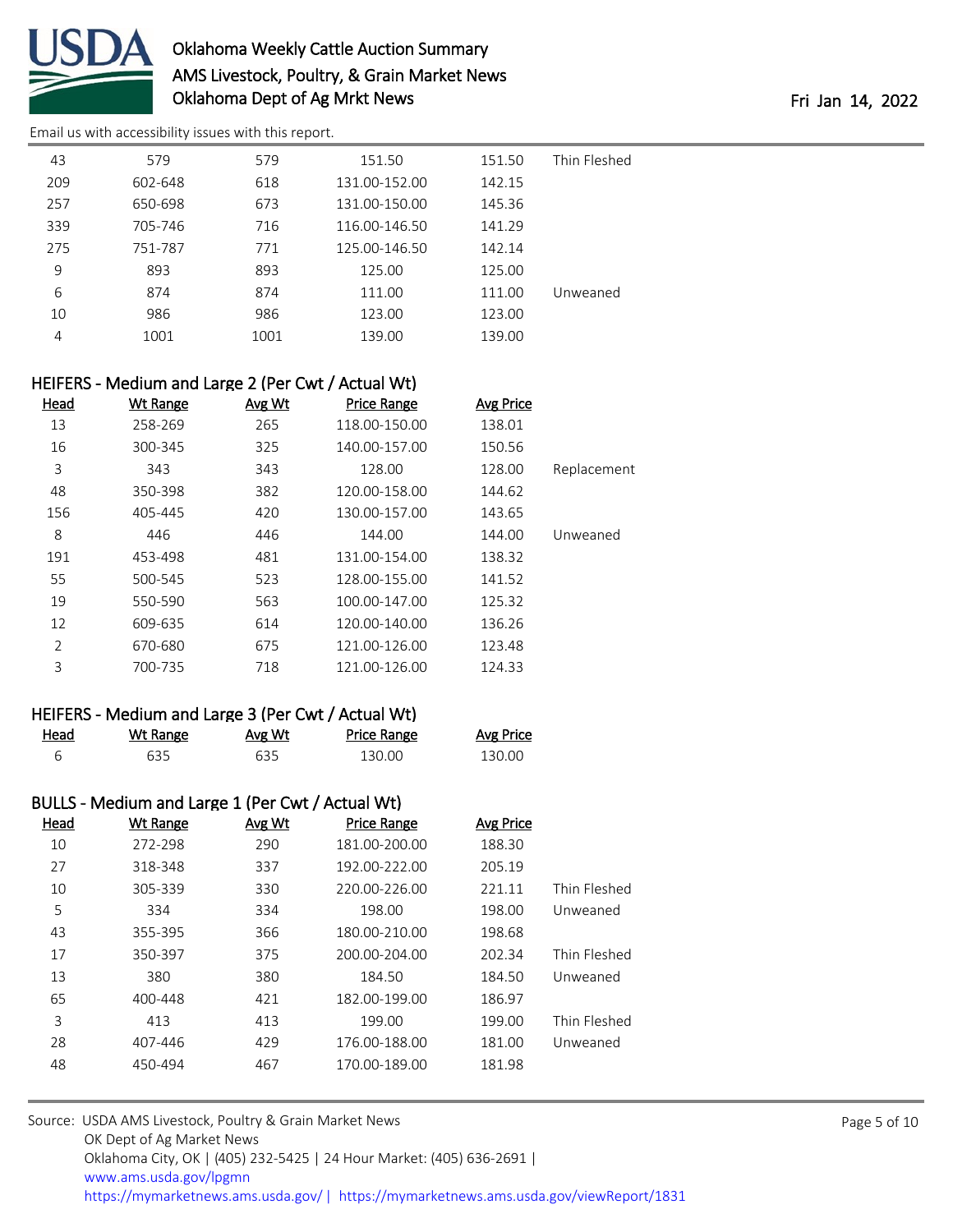

[Email us with accessibility issues with this report.](mailto:mars@ams.usda.gov?subject=508%20issue)

| 16  | 471     | 471  | 213.00        | 213.00 | Thin Fleshed |
|-----|---------|------|---------------|--------|--------------|
| 19  | 480     | 480  | 170.00-180.00 | 172.11 | Unweaned     |
| 109 | 500-548 | 530  | 157.00-186.00 | 170.83 |              |
| 5   | 518-525 | 521  | 186.00-191.00 | 188.02 | Thin Fleshed |
| 25  | 515-540 | 529  | 166.00-176.00 | 172.00 | Unweaned     |
| 93  | 550-597 | 572  | 141.00-176.00 | 160.83 |              |
| 3   | 550     | 550  | 183.00        | 183.00 | Thin Fleshed |
| 14  | 556-588 | 570  | 154.00-164.00 | 160.53 | Unweaned     |
| 107 | 605-643 | 626  | 132.00-164.00 | 152.87 |              |
| 3   | 645     | 645  | 146.50        | 146.50 | Unweaned     |
| 26  | 650-690 | 669  | 131.00-160.50 | 148.08 |              |
| 4   | 670     | 670  | 145.00        | 145.00 | Unweaned     |
| 12  | 728-740 | 734  | 133.50-144.00 | 137.14 |              |
| 9   | 758-795 | 773  | 119.00-147.00 | 130.72 |              |
| 4   | 800-835 | 816  | 130.00-131.00 | 130.49 |              |
| 1   | 1200    | 1200 | 116.00        | 116.00 |              |
|     |         |      |               |        |              |

| BULLS - Medium and Large 1-2 (Per Cwt / Actual Wt) |                 |        |               |                  |          |  |
|----------------------------------------------------|-----------------|--------|---------------|------------------|----------|--|
| Head                                               | <b>Wt Range</b> | Avg Wt | Price Range   | <b>Avg Price</b> |          |  |
| 3                                                  | 333             | 333    | 188.00        | 188.00           |          |  |
| 8                                                  | 373-385         | 379    | 161.00-170.00 | 164.74           |          |  |
| 29                                                 | 400-446         | 430    | 158.00-180.00 | 169.08           |          |  |
| 17                                                 | 458-493         | 471    | 162.00-171.00 | 169.45           |          |  |
| 5                                                  | 494             | 494    | 160.00        | 160.00           | Unweaned |  |
| 34                                                 | 502-548         | 524    | 151.00-170.00 | 155.69           |          |  |
| 25                                                 | 543             | 543    | 156.00        | 156.00           | Unweaned |  |
| 28                                                 | 563-598         | 581    | 142.50-162.00 | 152.70           |          |  |
| 16                                                 | 573-586         | 579    | 141.00-160.00 | 150.19           | Unweaned |  |
| 36                                                 | 600-616         | 610    | 147.00-150.00 | 148.84           |          |  |
| 11                                                 | 651-682         | 668    | 135.00-137.00 | 136.11           |          |  |
| 9                                                  | 687             | 687    | 147.00        | 147.00           | Unweaned |  |
| 11                                                 | 701-732         | 709    | 132.00-139.00 | 133.97           |          |  |
| 6                                                  | 753             | 753    | 138.50        | 138.50           |          |  |
| 9                                                  | 866             | 866    | 124.00        | 124.00           |          |  |

### BULLS - Medium and Large 2 (Per Cwt / Actual Wt)

| Wt Range | Avg Wt | Price Range   | Avg Price |
|----------|--------|---------------|-----------|
| 300-343  | 334    | 156.00-196.00 | 174.54    |
| 350-395  | 368    | 121.00-185.00 | 163.30    |
| 405-445  | 431    | 131.00-181.00 | 168.17    |
| 455-495  | 475    | 108.00-167.50 | 147.03    |
| 500-545  | 525    | 136.00-170.00 | 155.06    |
|          |        |               |           |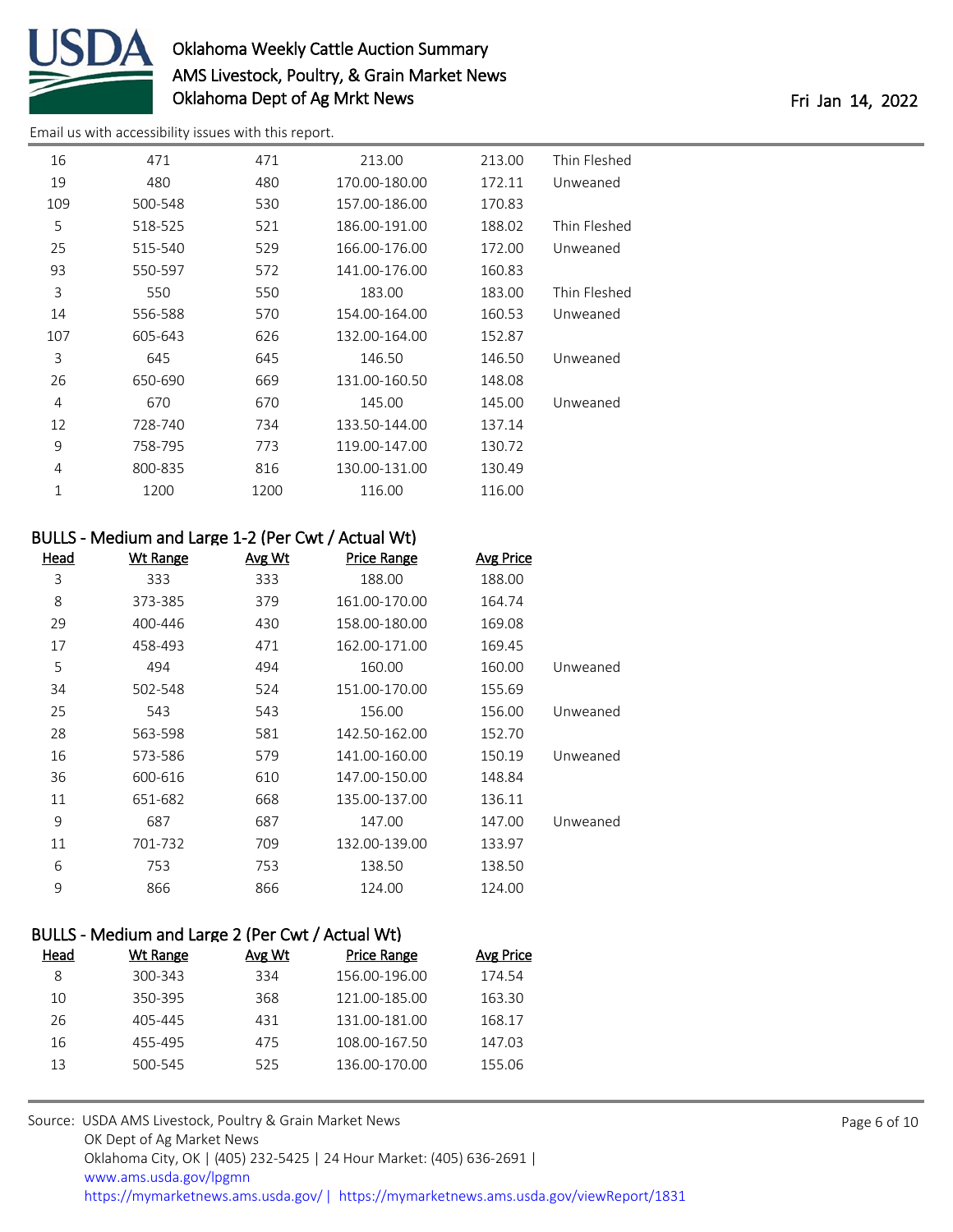

40 1190-1770 1393 55.00-68.00 63.91 Low

[Email us with accessibility issues with this report.](mailto:mars@ams.usda.gov?subject=508%20issue)

| 16                      | 550-594 | 581 | 128.00-162.00 | 142.88 |
|-------------------------|---------|-----|---------------|--------|
| ∸                       | 630     | 630 | 131.00        | 131.00 |
|                         | 670-696 | 686 | 128.00-131.00 | 128.84 |
|                         | 753     | 753 | 110.00        | 110.00 |
| <b>SLAUGHTER CATTLE</b> |         |     |               |        |

## COWS - Breaker 75-80% (Per Cwt / Actual Wt) Head Wt Range Avg Wt Price Range Avg Price Dressing 90 1085-2260 1478 60.00-74.50 68.41 Average 31 1300-1820 1480 65.00-76.50 69.95 High

### COWS - Boner 80-85% (Per Cwt / Actual Wt)

| <u>Head</u> | Wt Range  | Avg Wt | <b>Price Range</b> | Avg Price | Dressing           |
|-------------|-----------|--------|--------------------|-----------|--------------------|
| 360         | 1000-1985 | 1280   | 57.00-78.00        | 63.97     | Average            |
| 22          | 1160-1545 | 1317   | 62.00-72.00        | 65.91     | High               |
|             | 930       | 930    | 67.00              | 67.00     | High Light Weight  |
| 118         | 1035-1770 | 1202   | 53.00-62.00        | 57.42     | Low                |
| 3           | 975-1210  | 1080   | 55.50-56.00        | 55.81     | Low Light Weight   |
| 11          | 1120-1147 | 1135   | 60.00              | 60.00     | Low Return to Feed |

### COWS - Lean 85-90% (Per Cwt / Actual Wt)

| Head | <b>Wt Range</b> | Avg Wt | <b>Price Range</b> | <b>Avg Price</b> | <b>Dressing</b>         |
|------|-----------------|--------|--------------------|------------------|-------------------------|
| 160  | 1000-1585       | 1203   | 52.00-71.00        | 59.91            | Average                 |
| 10   | 770-995         | 933    | 52.00-68.00        | 59.61            | Average Light Weight    |
| 11   | 1048-1180       | 1096   | 55.00-108.00       | 70.28            | Average Return to Feed  |
| 41   | 1010-1355       | 1154   | 59.00-65.00        | 62.07            | High                    |
| 1    | 985             | 985    | 57.00              | 57.00            | High Light Weight       |
| 1    | 1085            | 1085   | 108.00             | 108.00           | High Return to Feed     |
| 330  | 1000-1450       | 1119   | 40.00-62.00        | 53.13            | Low                     |
| 73   | 725-995         | 946    | 40.00-55.00        | 46.39            | Low Light Weight        |
| 27   | 945-1177        | 1074   | 41.50-68.00        | 55.68            | Low Return to Feed      |
| 63   | 935-1965        | 1118   | 30.00-51.00        | 43.00            | Very Low                |
| 70   | 755-982         | 917    | 18.00-47.00        | 36.28            | Very Low Light Weight   |
| 7    | 954             | 954    | 35.00              | 35.00            | Very Low Return to Feed |

### BULLS - 1 (Per Cwt / Actual Wt)

| Head | Wt Range                          | Avg Wt | <b>Price Range</b> | Avg Price | Dressing |  |  |  |  |  |
|------|-----------------------------------|--------|--------------------|-----------|----------|--|--|--|--|--|
| 4    | 1850-2200                         | 2033   | 93.00-103.00       | 97.88     | High     |  |  |  |  |  |
|      |                                   |        |                    |           |          |  |  |  |  |  |
|      | BULLS - 1-2 (Per Cwt / Actual Wt) |        |                    |           |          |  |  |  |  |  |
| Head | Wt Range                          | Avg Wt | <b>Price Range</b> | Avg Price | Dressing |  |  |  |  |  |
|      |                                   |        |                    |           |          |  |  |  |  |  |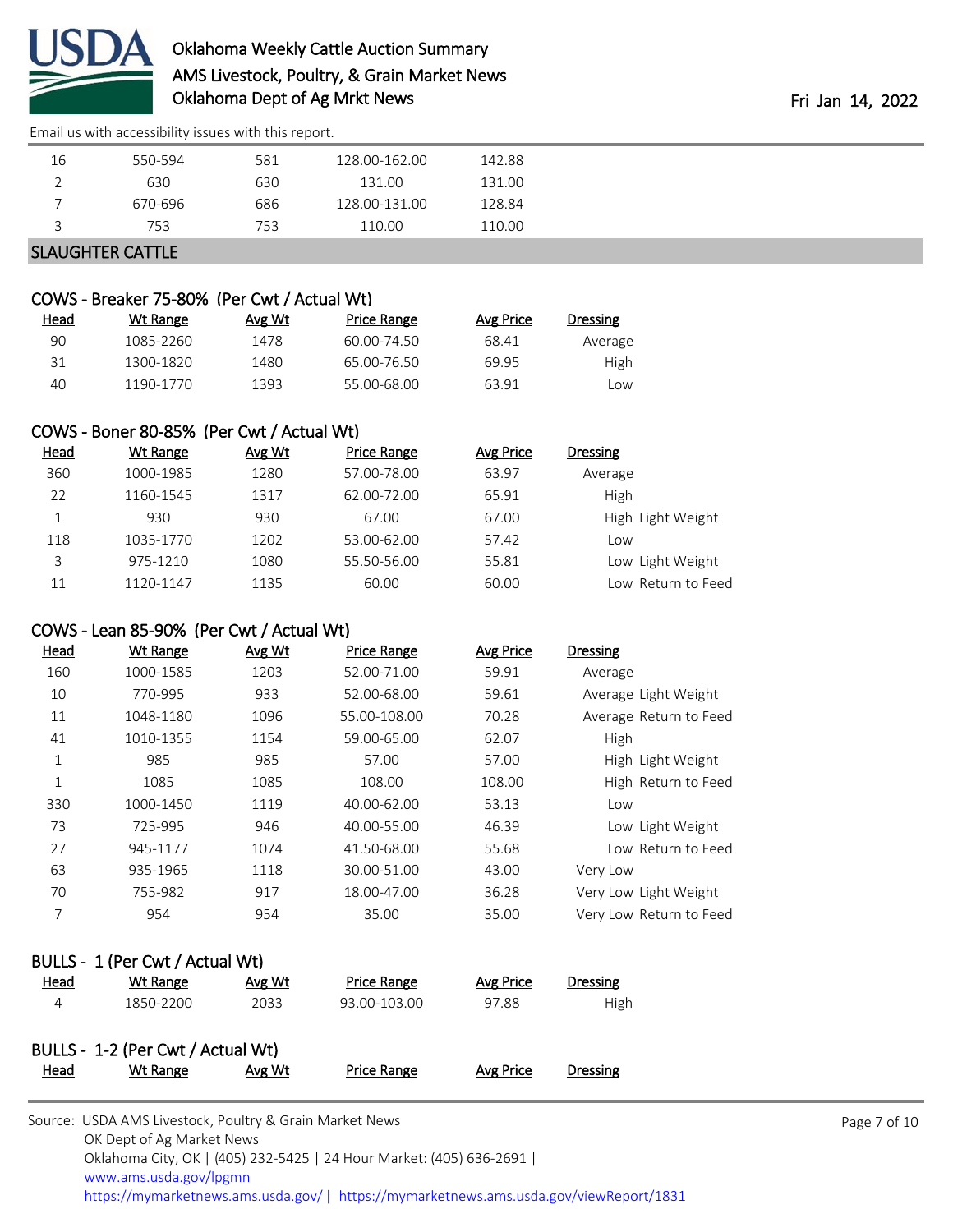

[Email us with accessibility issues with this report.](mailto:mars@ams.usda.gov?subject=508%20issue)

| 70   | 1235-2340                       | 1767   | 79.00-99.00        | 86.91     | Average              |  |
|------|---------------------------------|--------|--------------------|-----------|----------------------|--|
| 1    | 1095                            | 1095   | 85.00              | 85.00     | Average Light Weight |  |
| 58   | 1430-2335                       | 1847   | 87.50-101.50       | 92.02     | High                 |  |
| 62   | 1300-2360                       | 1644   | 70.00-89.50        | 79.45     | Low                  |  |
|      |                                 |        |                    |           |                      |  |
|      | BULLS - 2 (Per Cwt / Actual Wt) |        |                    |           |                      |  |
| Head | Wt Range                        | Avg Wt | <b>Price Range</b> | Avg Price | <b>Dressing</b>      |  |
|      | 1015-1135                       | 1075   | 54.00-55.00        | 54.53     | Low Light Weight     |  |
|      | <b>REPLACEMENT CATTLE</b>       |        |                    |           |                      |  |

### BRED COWS - Medium and Large 1 (Per Head / Actual Wt)

| <u>Age</u> | <b>Stage</b>   | Head | Wt Range  | Avg Wt | <b>Price Range</b> | Avg Price |       |
|------------|----------------|------|-----------|--------|--------------------|-----------|-------|
| $2 - 4$    | Τ1             | 2    | 1337      | 1337   | 1275.00            | 1275.00   |       |
| $2 - 4$    | T <sub>2</sub> | 34   | 680-1286  | 1202   | 725.00-1625.00     | 1438.70   |       |
| $2 - 4$    | T <sub>2</sub> | 25   | 1039-1121 | 1078   | 1775.00-1785.00    | 1779.99   | Fancy |
| $2 - 4$    | T <sub>3</sub> | 17   | 740-1265  | 1112   | 860.00-1510.00     | 1346.14   |       |
| $5 - 8$    | Τ1             | 8    | 990-1290  | 1121   | 650.00-1175.00     | 1025.95   |       |
| $5 - 8$    | T <sub>2</sub> | 67   | 890-1685  | 1184   | 600.00-1850.00     | 1124.64   |       |
| $5 - 8$    | T <sub>2</sub> | 8    | 1328-1362 | 1349   | 1300.00-1775.00    | 1599.68   | Fancy |
| $5 - 8$    | $T2-3$         | 8    | 1150      | 1150   | 1350.00            | 1350.00   |       |
| $5 - 8$    | T3             | 71   | 1011-1415 | 1159   | 600.00-1385.00     | 1103.92   |       |
| >8         | T <sub>2</sub> | 25   | 1072-1300 | 1197   | 600.00-925.00      | 822.15    |       |
| >8         | T3             | 19   | 1040-1365 | 1214   | 660.00-935.00      | 797.72    |       |

#### BRED COWS - Medium and Large 1-2 (Per Head / Actual Wt)

| <u>Age</u> | Stage          | Head | Wt Range  | Avg Wt | <b>Price Range</b> | Avg Price |
|------------|----------------|------|-----------|--------|--------------------|-----------|
| $2 - 4$    | Τ1             | 4    | 670-1050  | 940    | 825.00-985.00      | 909.02    |
| $2 - 4$    | $T1-2$         | 1    | 1110      | 1110   | 875.00             | 875.00    |
| $2 - 4$    | Τ2             | 21   | 790-1150  | 966    | 800.00-1125.00     | 929.11    |
| $2 - 4$    | T3             | 3    | 705-890   | 800    | 685.00-825.00      | 774.60    |
| $5 - 8$    | Τ1             | 3    | 890-940   | 907    | 900.00-925.00      | 908.64    |
| $5 - 8$    | T <sub>2</sub> | 41   | 810-1385  | 1154   | 760.00-1225.00     | 917.97    |
| $5 - 8$    | T <sub>3</sub> | 42   | 1025-1435 | 1187   | 800.00-975.00      | 884.98    |
| >8         | T2             | 1    | 1065      | 1065   | 975.00             | 975.00    |
| >8         | T3             | 10   | 960-1395  | 1246   | 800.00-950.00      | 870.63    |

#### BRED COWS - Medium and Large 2 (Per Head / Actual Wt)

| <u>Age</u> | Stage | Head | Wt Range  | Avg Wt | <b>Price Range</b> | Avg Price |
|------------|-------|------|-----------|--------|--------------------|-----------|
| $2 - 4$    | T2    | 4    | 590-970   | 743    | 625.00-775.00      | 729.70    |
| $2 - 4$    | T3    |      | 1105      | 1105   | 700.00             | 700.00    |
| $5 - 8$    | T2    | 15   | 850-1125  | 1012   | 525.00-775.00      | 707.94    |
| $5 - 8$    | TЗ    | 4    | 1095-1140 | 1129   | 725.00-785.00      | 770.45    |
|            |       |      |           |        |                    |           |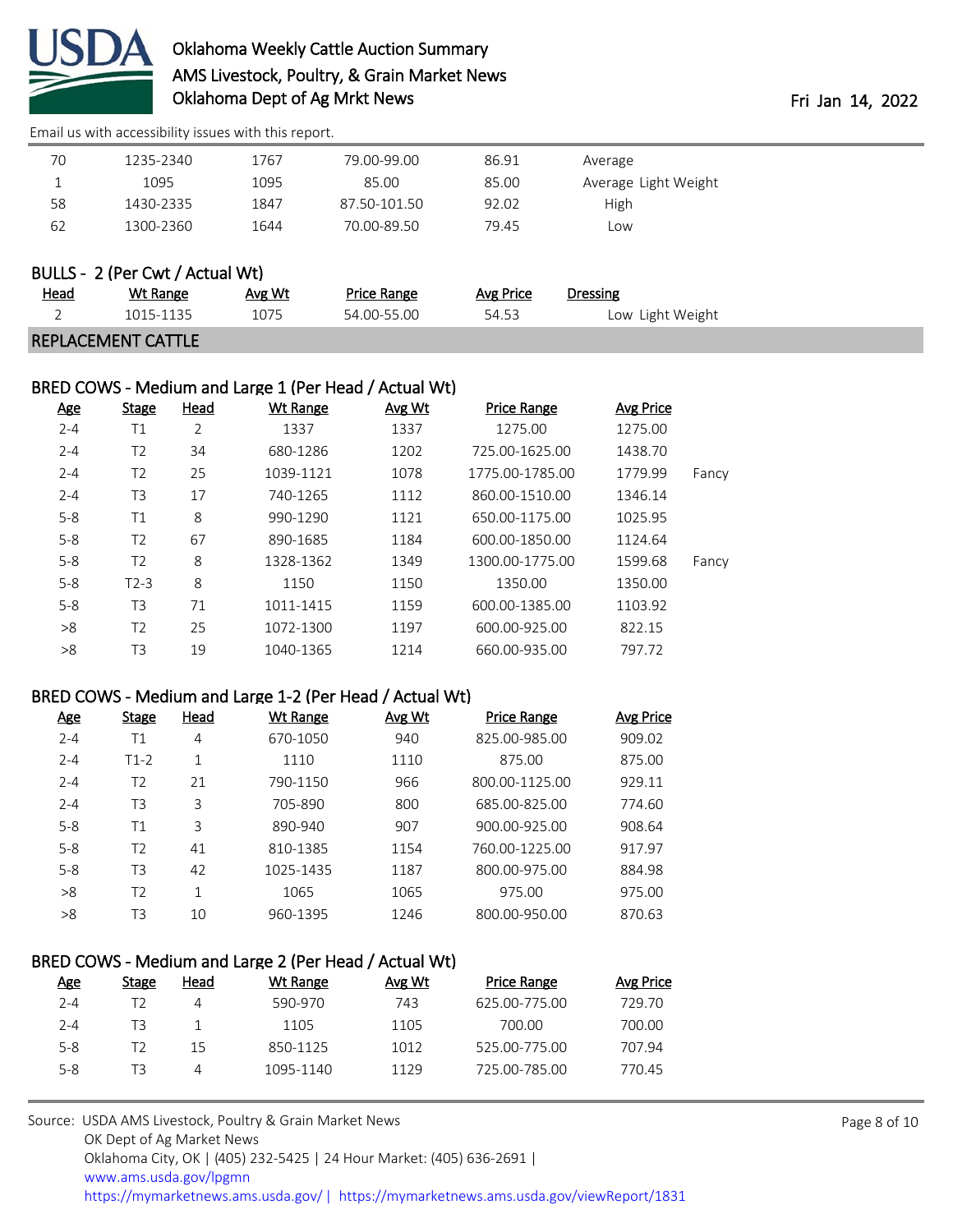

|            |                |                | Email us with accessibility issues with this report. |        |                                                                                    |                  |       |
|------------|----------------|----------------|------------------------------------------------------|--------|------------------------------------------------------------------------------------|------------------|-------|
| >8         | T <sub>3</sub> | 19             | 945-1160                                             | 1123   | 510.00-775.00                                                                      | 748.96           |       |
|            |                |                | BRED COWS - Small 3 (Per Head / Actual Wt)           |        |                                                                                    |                  |       |
| <b>Age</b> | <b>Stage</b>   | <u>Head</u>    | Wt Range                                             | Avg Wt | <b>Price Range</b>                                                                 | <b>Avg Price</b> |       |
| $2 - 8$    | T <sub>2</sub> | 1              | 690                                                  | 690    | 350.00                                                                             | 350.00           |       |
|            |                |                |                                                      |        | COW-CALF PAIRS - Medium and Large 1 w/ <150 lbs calf (Per Family / Actual Wt)      |                  |       |
| <u>Age</u> | <b>Stage</b>   | Head           | <b>Wt Range</b>                                      | Avg Wt | <b>Price Range</b>                                                                 | <b>Avg Price</b> |       |
| $2 - 8$    | $\circ$        | 3              | 1008                                                 | 1008   | 1450.00                                                                            | 1450.00          |       |
| $5-8$      | $\circ$        | 3              | 1000-1160                                            | 1053   | 925.00-1250.00                                                                     | 1110.44          |       |
| >8         | $\circ$        | 3              | 905-1340                                             | 1120   | 950.00-1150.00                                                                     | 1049.67          |       |
|            |                |                |                                                      |        | COW-CALF PAIRS - Medium and Large 1 w/ 150-300 lbs calf (Per Family / Actual Wt)   |                  |       |
| <u>Age</u> | <b>Stage</b>   | Head           | <b>Wt Range</b>                                      | Avg Wt | <b>Price Range</b>                                                                 | <b>Avg Price</b> |       |
| $2 - 4$    | $\circ$        | $\overline{4}$ | 1058                                                 | 1058   | 1600.00                                                                            | 1600.00          |       |
| $2 - 4$    | $\circ$        | $\overline{2}$ | 900                                                  | 900    | 1725.00                                                                            | 1725.00          | Fancy |
| $5 - 8$    | $\circ$        | 8              | 900-1150                                             | 995    | 825.00-1275.00                                                                     | 1052.30          |       |
|            |                |                |                                                      |        | COW-CALF PAIRS - Medium and Large 1 w/ >300 lbs calf (Per Family / Actual Wt)      |                  |       |
| <b>Age</b> | <b>Stage</b>   | <b>Head</b>    | <b>Wt Range</b>                                      | Avg Wt | <b>Price Range</b>                                                                 | <b>Avg Price</b> |       |
| $2 - 4$    | $\circ$        | $\overline{2}$ | 1100                                                 | 1100   | 1775.00                                                                            | 1775.00          | Fancy |
| $5 - 8$    | O              | $\mathbf{1}$   | 1170                                                 | 1170   | 1300.00                                                                            | 1300.00          |       |
| >8         | $\bigcirc$     | $\mathbf 1$    | 1175                                                 | 1175   | 1235.00                                                                            | 1235.00          |       |
|            |                |                |                                                      |        | COW-CALF PAIRS - Medium and Large 1-2 w/ <150 lbs calf (Per Family / Actual Wt)    |                  |       |
| <b>Age</b> | <b>Stage</b>   | <b>Head</b>    | <b>Wt Range</b>                                      | Avg Wt | <b>Price Range</b>                                                                 | <b>Avg Price</b> |       |
| $2 - 4$    | $\circ$        | $\overline{2}$ | 930-960                                              | 945    | 850.00-875.00                                                                      | 862.70           |       |
| $5 - 8$    | $\circ$        | 3              | 940-1100                                             | 1047   | 910.00-1060.00                                                                     | 954.90           |       |
| >8         | $\circ$        | $\mathbf{1}$   | 1060                                                 | 1060   | 975.00                                                                             | 975.00           |       |
|            |                |                |                                                      |        | COW-CALF PAIRS - Medium and Large 1-2 w/ 150-300 lbs calf (Per Family / Actual Wt) |                  |       |
| <u>Age</u> | <b>Stage</b>   | <b>Head</b>    | <b>Wt Range</b>                                      | Avg Wt | <b>Price Range</b>                                                                 | <b>Avg Price</b> |       |
| $2 - 4$    | $\circ$        | $\mathbf{1}$   | 1005                                                 | 1005   | 1300.00                                                                            | 1300.00          |       |
| $5 - 8$    | $\bigcirc$     | 5              | 900-1220                                             | 1059   | 935.00-1275.00                                                                     | 1122.92          |       |
| >8         | $\circ$        | 1              | 1225                                                 | 1225   | 1025.00                                                                            | 1025.00          |       |
|            |                |                |                                                      |        | COW-CALF PAIRS - Medium and Large 1-2 w/ >300 lbs calf (Per Family / Actual Wt)    |                  |       |
| <u>Age</u> | <b>Stage</b>   | <b>Head</b>    | <b>Wt Range</b>                                      | Avg Wt | <b>Price Range</b>                                                                 | <b>Avg Price</b> |       |
| >8         | $\circ$        | $\mathbf 1$    | 1200                                                 | 1200   | 850.00                                                                             | 850.00           |       |
|            |                |                |                                                      |        | COW-CALF PAIRS - Medium and Large 2 w/ <150 lbs calf (Per Family / Actual Wt)      |                  |       |
| <u>Age</u> | <b>Stage</b>   | <b>Head</b>    | <b>Wt Range</b>                                      | Avg Wt | <b>Price Range</b>                                                                 | <b>Avg Price</b> |       |